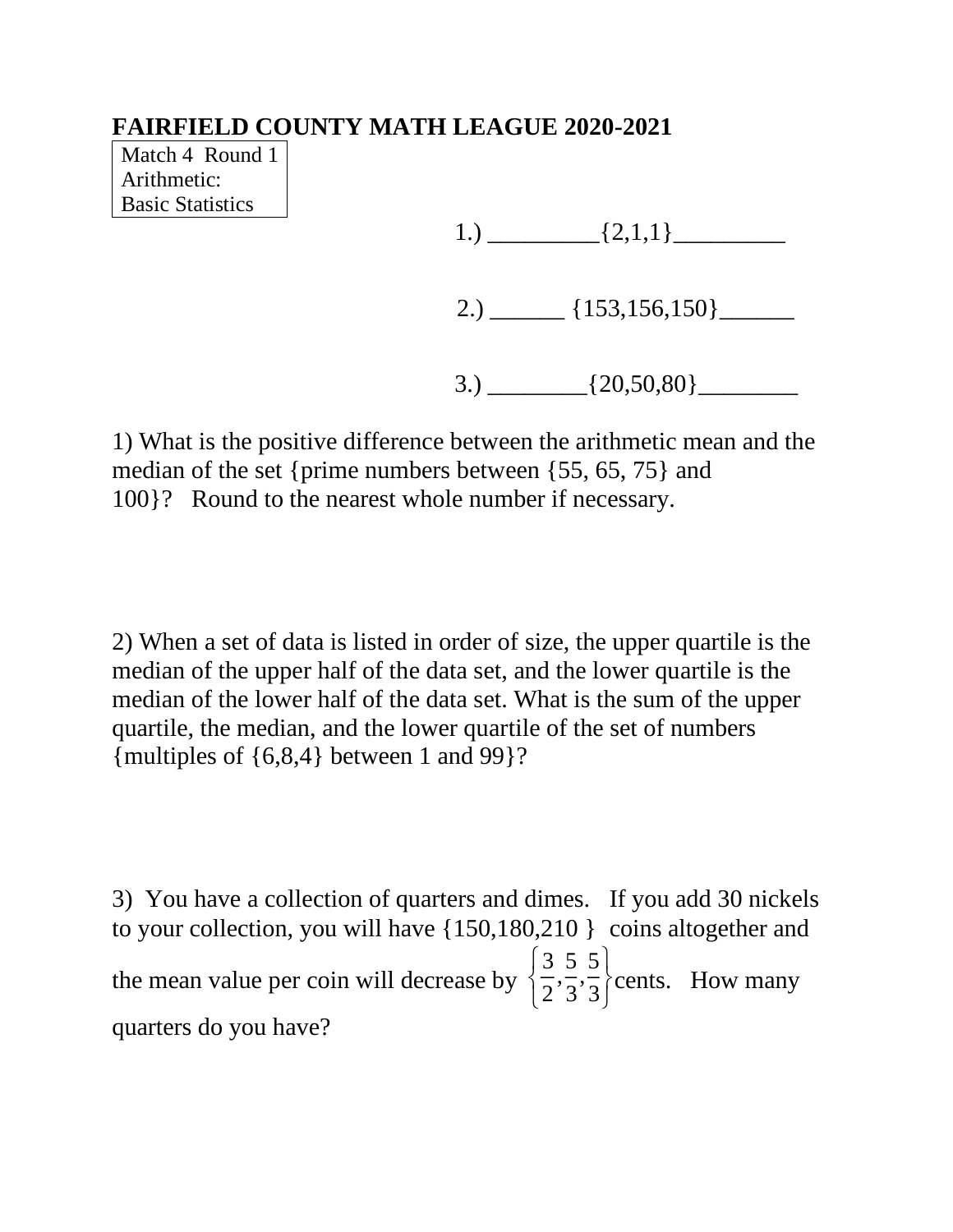Match 4 Round 2 Algebra 1: Quadratic Equations

1.)  $\frac{10,2,1}$ 

2.)  $[49,50,46]$ 

3.) {256, 2400, 2940}

1) If R is the positive root of  $\{9,4,2\}(\{2,3,4\}x^2 - x) = \{20,1,3\}$  and T is the negative root of  $\{9,4,2\}(\{2,3,4\}x^2 - x) = \{20,1,3\}$ , what is {10R+4T, 7R+9T, 8R+10T} ?

2) A quadratic equation has solutions  $\{\frac{4+5\sqrt{2}}{3} \text{ and } \frac{4-5\sqrt{2}}{3}, \frac{3+5\sqrt{2}}{3}\}$  $rac{3v^2}{3}$  and 3−5√2  $\frac{5\sqrt{2}}{3}, \frac{1+5\sqrt{2}}{3}$  $\frac{5\sqrt{2}}{3}$  and  $\frac{1-5\sqrt{2}}{3}$ . The equation can be expressed as  $Ax^{2} + Bx + C = 0$ , where *A*, *B*, and *C* are relatively prime integers and  $A > 0$ . Find  $|A + B + C|$ .

3) Find the product of all values of k for which the equation  $\{(k-8)x^2 +$  $kx + (k-3)$ ,  $(k-15)x^2 + kx + (k-8)$ ,  $(k-21)x^2 + kx + (k-5) = 0$  has exactly one real solution for x.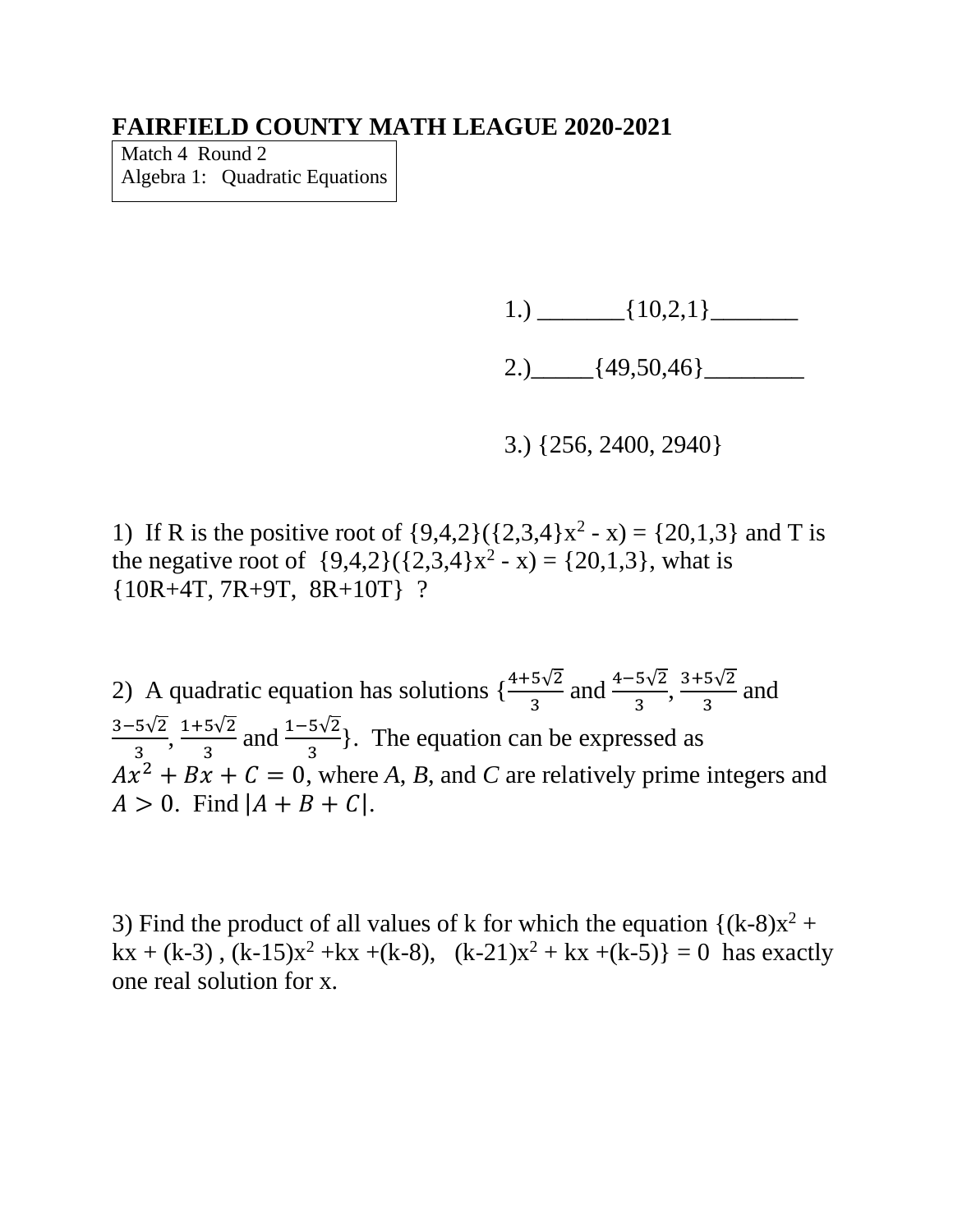Match 4 Round 3 Geometry: Similarity Note: Diagrams are not Necessarily drawn to scale

 $\overline{\phantom{a}}$ 

1) \_\_\_\_\_\_\_\_{64, 80, 112} \_\_\_\_\_\_\_\_

2.)  $\frac{26,56,34}{20}$ 

3.)  $\left[\frac{14, 126, 56\right]$ 

1) The ratio of the areas of two regular octagons is {16:9, 25:9, 49:9}. One side of the smaller octagon measures 6 cm. Find the perimeter of the larger octagon.

2)  $\triangle$  *VWX* is a right triangle with the right angle at *X*. Point *Y* lies on segment *VW* and point *Z* lies on segment *VX*. Segment *YZ* is parallel to segment *WX*.  $WX = \{5, 11, 7\}$ ,  $VX = 3\sqrt{3}$ , and  $YZ = 4$ . As a radical expression in simplest form,  $VY = \frac{A\sqrt{B}}{C}$  $\frac{\sqrt{D}}{C}$ . Find  $A + B + C$ .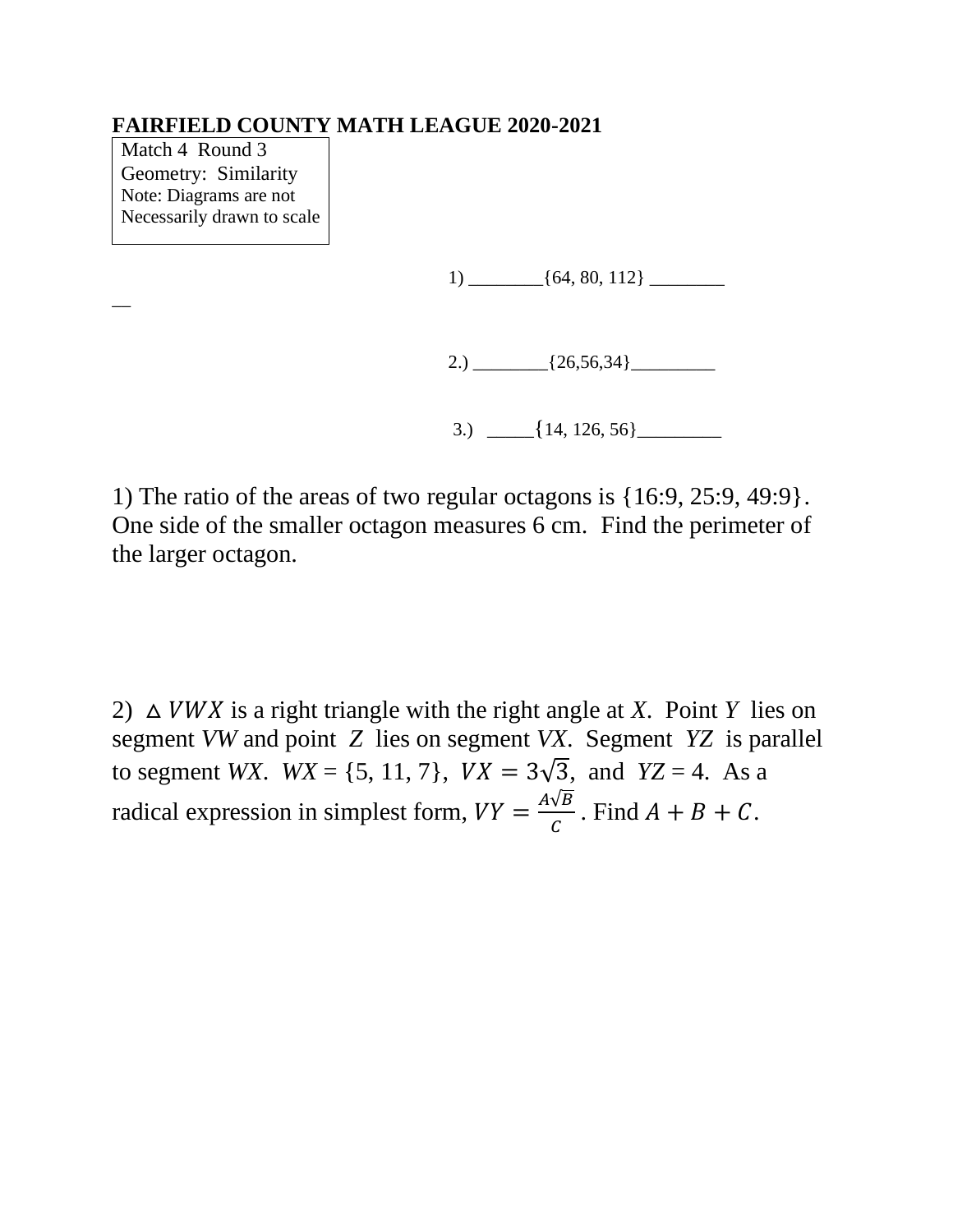3) In the diagram below, not necessarily drawn to scale, isosceles trapezoid ABCD is similar to trapezoid EFGH with segment AB parallel to segment CD. AB+CD={28,84,56} and 11(AB)=3(CD). HG  $^{\wedge}$  DC and  $AB^{\wedge}$ EF. BC={  $4\sqrt{5}$ ,  $12\sqrt{5}$ ,  $8\sqrt{5}$ }. Find the area of EFGH.

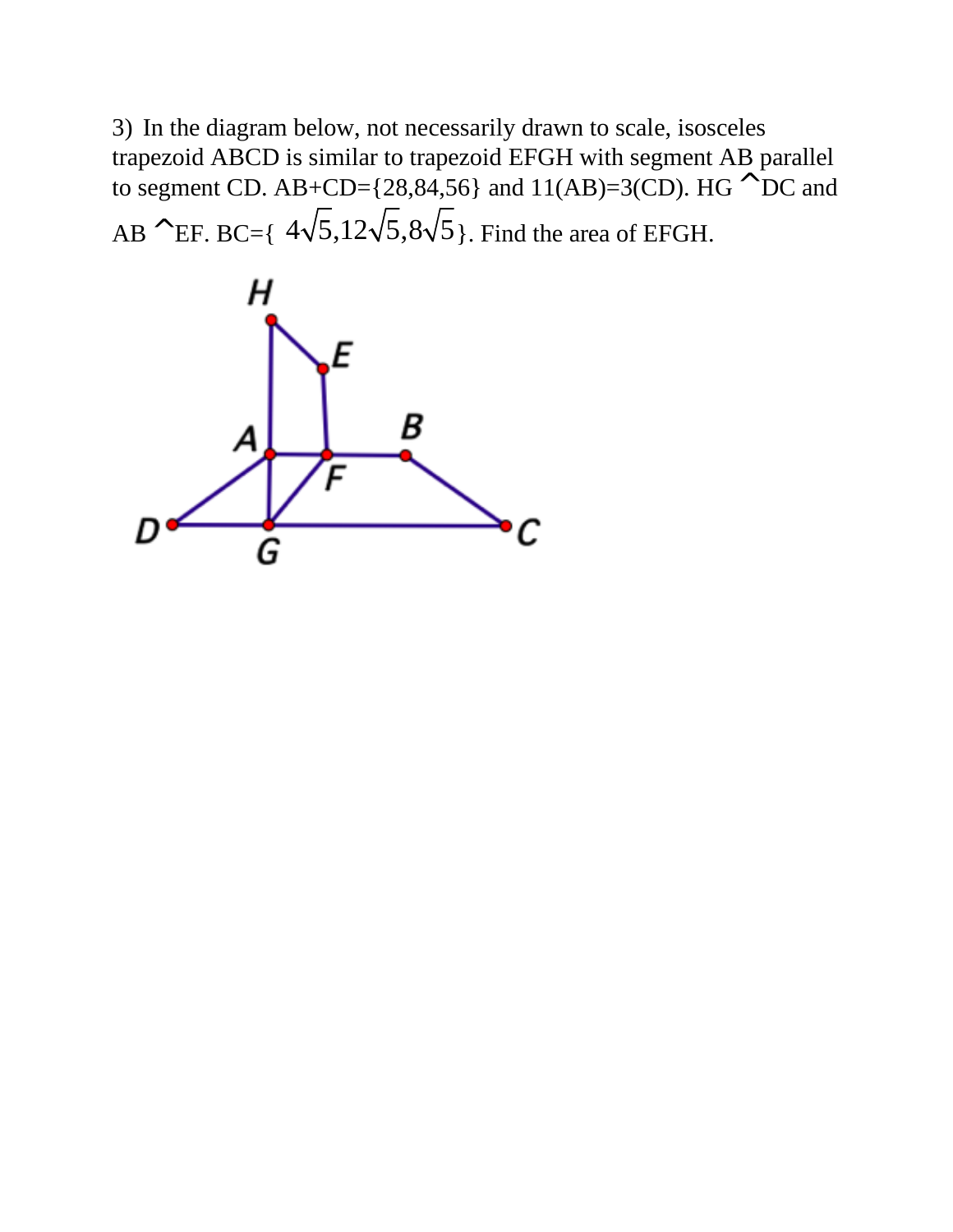Match 4 Round 4 Algebra 2: Variation

1.)  $\{9,6,2\}$ 

2.) \_\_{5625, 2500, 36}\_\_\_\_

 $3.) \qquad \qquad$  {11,17,14}

1.)  $(z - 10)$  varies inversely with the square root of w. If  $z=8$ when w=64, what is the value of z when w= $\{256,16,4\}$  ?

2.) m varies inversely with n, and  $n^2$  varies directly with  $p^3$ . If p=25 when m=27000, what is p when m= $\{8,27,15625\}$  ?

3.) The electromagnetic force in notwens between two charged particles in Universe X varies jointly with the product of their charges in bmoluocs and inversely with the cube of the distance in retems between them.

Particles A and B are 2 retems apart. The electromagnetic force between them is {3600,6000,4800} notwens. Particle B has charge 200 bmoluocs. The force between particles A and C is 120 notwens, and particle C has charge 60 bmoluocs. The distance between particles A and C in retems in simplest radical form is  $M\sqrt[3]{N}$ . What is M+N ?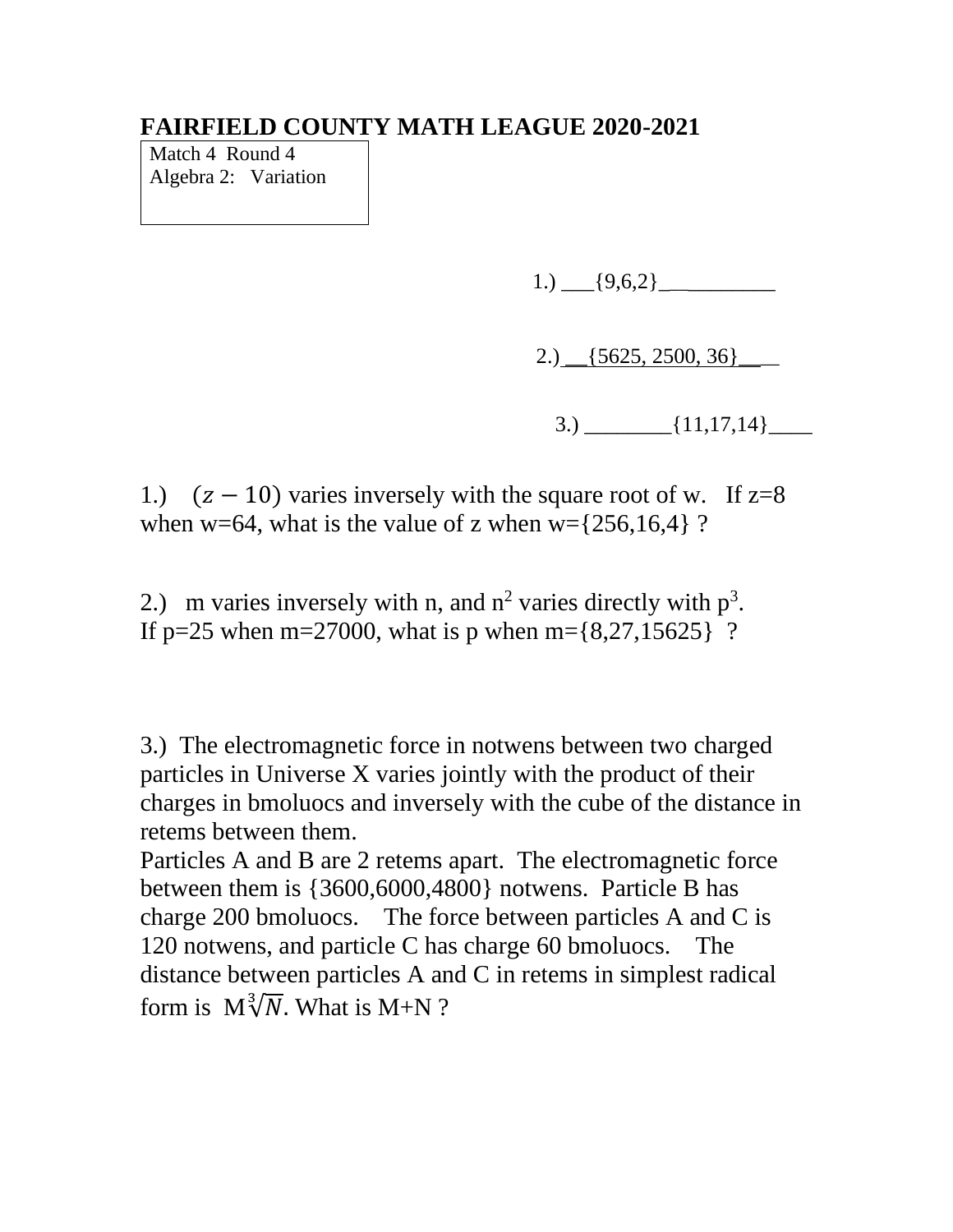Match 4 Round 5 Trig Expressions and DeMoivre's Theorem

- 1.)  $[119,144,169]$
- $2.) \_\_$ {3,3,1} $\_\_$
- $3.)$   $[73,103,137]$   $\_$

1.) For how many integers *N* with  $1 \leq N \leq \{300, 325, 350\}$  is  $\cos N^{\circ}$  positive?

2.) If  $r \text{ cis } \theta$  means  $r(\cos \theta + i \sin \theta)$ , for how many integer values of *A* between  $\{-10 \text{ and } 0, -5 \text{ and } 5, 0 \text{ and } 10\}$  is  $\left(4 \operatorname{cis} \frac{\pi}{A}\right) \left(6 \operatorname{cis} \frac{\pi}{A+3}\right)$  a complex number whose real part is equal to zero?

3.) Lines  $L_1$  and  $L_2$  both have positive slope and pass through the origin. Line  $L_1$  also passes through the point  $\{(7, 2), (8, 3), (9, 4)\}.$ The angle between lines  $L_1$  and  $L_2$  is equal to the angle between line L<sub>1</sub> and the positive *x*-axis. The slope of line L<sub>2</sub> is  $\frac{p}{q}$ , where p and *q* are relatively prime positive integers. Find  $p + q$ .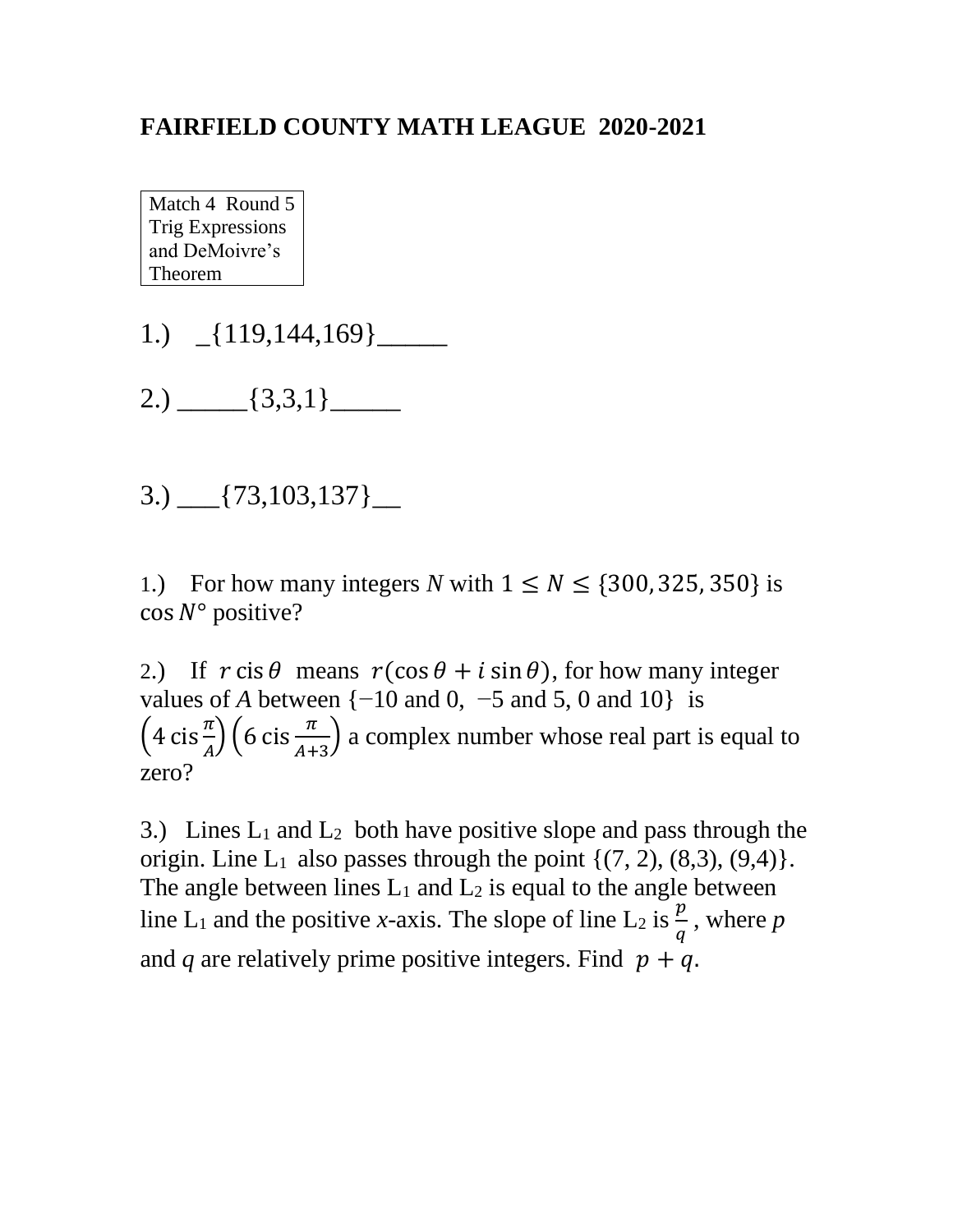Match 4 Round 6 **Conics** 

- 1.)  $\left\{39,56,24\right\}$
- 2.)  $[3,4,5]$
- $3.)$   $(21,16,4)$

1.) A line with a negative slope is tangent to the circle  $x^2 + y^2 = 25$  at the point T. The line also passes through  ${A(8,0), A(9,0), A(7,0)}.$  Find the square of the length AT.

2.) A hyperbola has foci at  $({3,4,5}\sqrt{5}, 0)$  and  $({-3,4,5}\sqrt{5}, 0)$  and one of its asymptotes has equation  $y = 2x$ . The hyperbola intersects the positive *x*-axis at (*a*, 0). Find *a*.

3.) An ellipse has foci at  $(2\sqrt{21}, 0)$  and  $(-2\sqrt{21}, 0)$ . It intersects the *y*-axis at  $(0, 4)$  and  $(0, -4)$ . One intersection point of this ellipse with the circle centered at (0,0) with radius 6 has *y*coordinate  $\{\frac{16\sqrt{A}}{A}, \frac{A\sqrt{21}}{21}\}$  $\frac{\sqrt{21}}{21}, \frac{A^2\sqrt{21}}{21}$  $\frac{\sqrt{21}}{21}$ . Find A.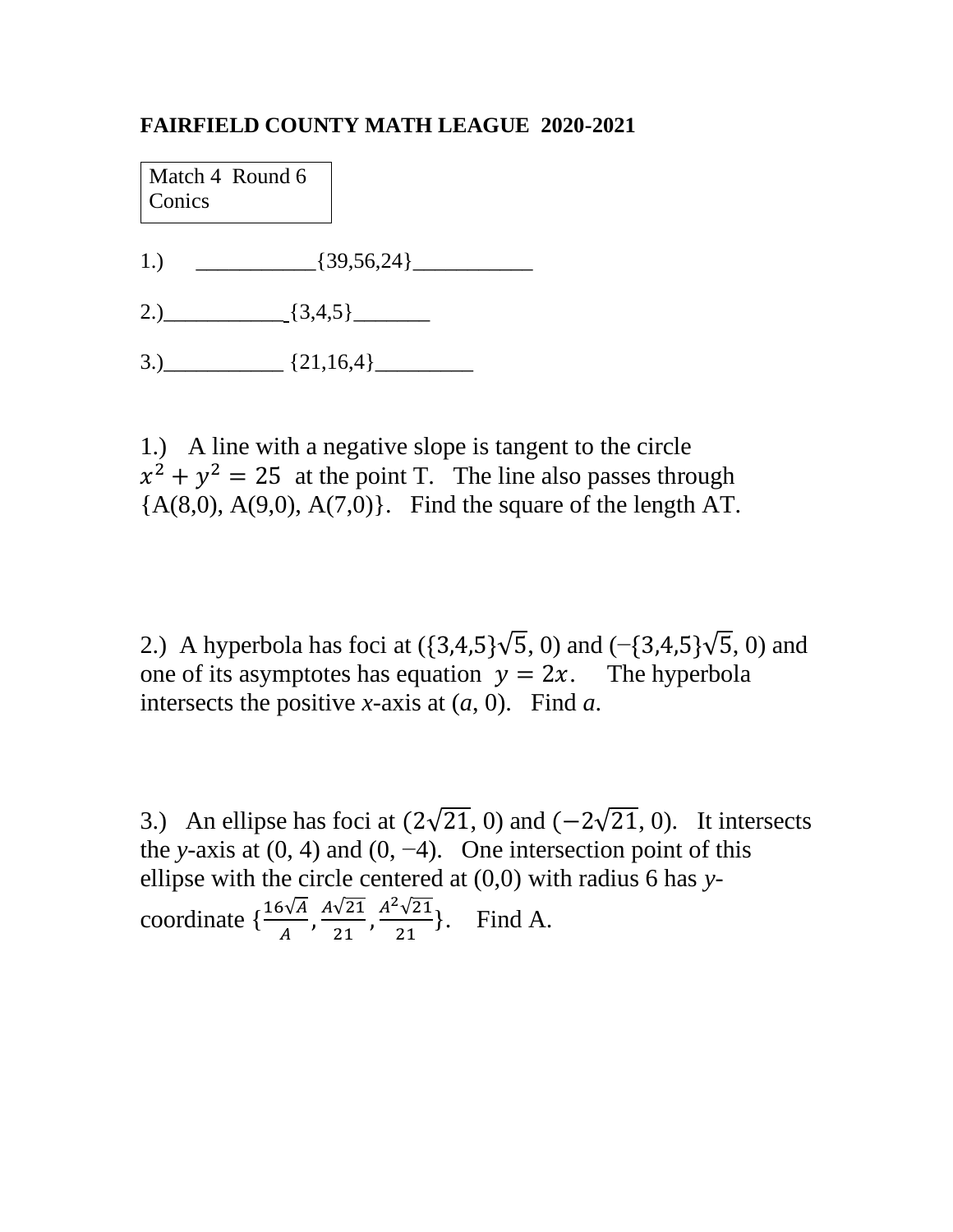### **FAIRFIELD COUNTY MATH LEAGUE 2020-2021 Match 4 Tm Rd**

Answers:

- 1. 63
- 2. 3
- 3. 4
- 4. 10240
- 5. 25
- 6. 17

1) The geometric mean of a set of N numbers  $\{a_1, a_2, ..., a_N\}$  is defined to be  $\sqrt[n]{a_1 a_2 a_3 ... a_N}$ . A particular set of six numbers has geometric mean equal to 3. Five of the numbers are  $\frac{7}{9}$ ,  $\frac{1}{25}$  $\frac{1}{27}, \frac{1}{49}$  $\frac{1}{49}$ , 81, and 243. What is the sixth number?

2) For how many integer values of *k* does the equation  $kx^2 + 3x + k = 25$  have two rational solutions?

3.) In the diagram of ∆ABC below, not necessarily drawn to scale, line AD bisects ∠*BAC*. AC=6x+3, DC=2x+7, BC=7x-3, AB=4x+2. Find the value of x.



4.) The graph of a direct variation function of the form  $y = kx^n$  passes through the points (64,8) and (4, $\frac{1}{128}$ ). What is  $\frac{n}{k}$ ?